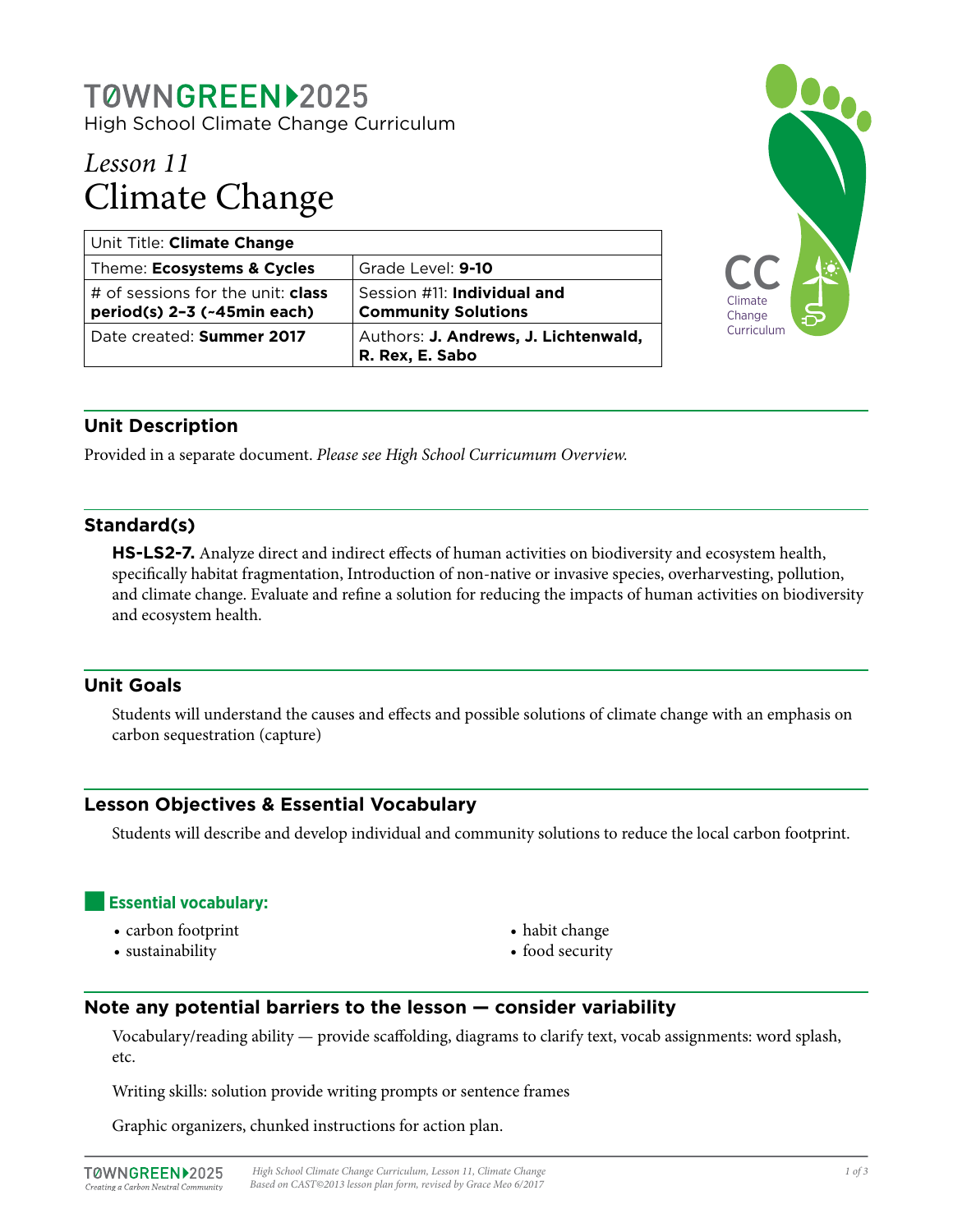#### **Evaluation/Assessment**

#### **(directly linked to the goals, i.e., Formative/Ongoing Assessment or Summative/End of Lesson Assessment)**

Assess guiding question for 'Human Footprint'

Assessment of local footprint compared with developed and developing countries

Food log check off

Rubric to assess individual and community Action Plan

*NOTE: Consider the [UDL Guidelines](http://bit.ly/1d5bjtS) in selecting methods and materials to ensure that you provide options for engagement, representation, and action and expression.* 

#### **Methods**

#### **(e.g., Anticipatory Set, Introduce and Model New Knowledge, Provide Guided Practice, Provide Independent Practice)**

- **1.** Preteach vocabulary and activate prior knowledge: The vocabulary list is short, and 2 of the terms have already been introduced. With everything students have learned throughout this whole unit, students should be able to infer the meanings of the new vocab terms. As an activity, pass out an index card to each student. Have student write the 4 essential vocabulary terms on the index card. Ask students to write 2-3 sentences showing how the vocab terms are related to each other. Students can pair-share their sentences, then share out with the rest of the class.
- **2.** Students will calculate the carbon footprint for their household.

*<http://web.stanford.edu/group/inquiry2insight/cgi-bin/i2sea-r2b/i2s.php?page=calculate>* Student's individual data can be compared to the carbon footprint activity students did at the beginning of this unit. The class should be looking to see if, over the course of this unit, students (and their families) have made any lifestyle or habit changes in light of what they've learned regarding climate change. (\*there are many carbon footprint calculators available online. There is another link to a second carbon footprint calculator below in materials. Feel free to use one provided, or use one you may be familiar with or have found on your own)

- **3.** Students can determine carbon footprint for their school, community, etc. Students can locate representations of the carbon footprint by states and by countries. Additionally, students could complete a comparison with their data and that of developed and developing companies.
- **4.** Food analysis activity: Have students look at foods in grocery store and log where it comes from which leads to a discussion surrounding the carbon footprint of that food which will hopefully lead to the solution of buying local and food sustainability. Article: "Your food choices affects earth's climate". *[https://www.](https://www.sciencenewsforstudents.org/article/your-food-choices-affect-earths-climate/) [sciencenewsforstudents.org/article/your-food-choices-affect-earths-climate/](https://www.sciencenewsforstudents.org/article/your-food-choices-affect-earths-climate/)*
- **5.** Show National Geographic's documentary, "The Human Footprint" with guiding questions (available online). *Suggestion: preview the documentary and decide if you would benefit from showing it in its entirety, or showing brief excerpts*.
- **6.** Finally, have students develop an action plan on an individual/family/community level for reducing carbon footprints. Action plan could be presented to school/community as a powerpoint, poster, podcast, video.

#### **Materials**

- **1.** Text materials Miller & Levine Biology, environmental science text would suffice, access to online research (chromebooks, laptop cart, library/media center). Rubric for student generated video/podcast/movie
- **2.** Bozeman Science video link: Renewable energy *[http://www.bozemanscience.com/ap-es-028-renewable](http://www.bozemanscience.com/ap-es-028-renewable-energy/)[energy/](http://www.bozemanscience.com/ap-es-028-renewable-energy/)* there are several ther bozeman science videos that would be applicable